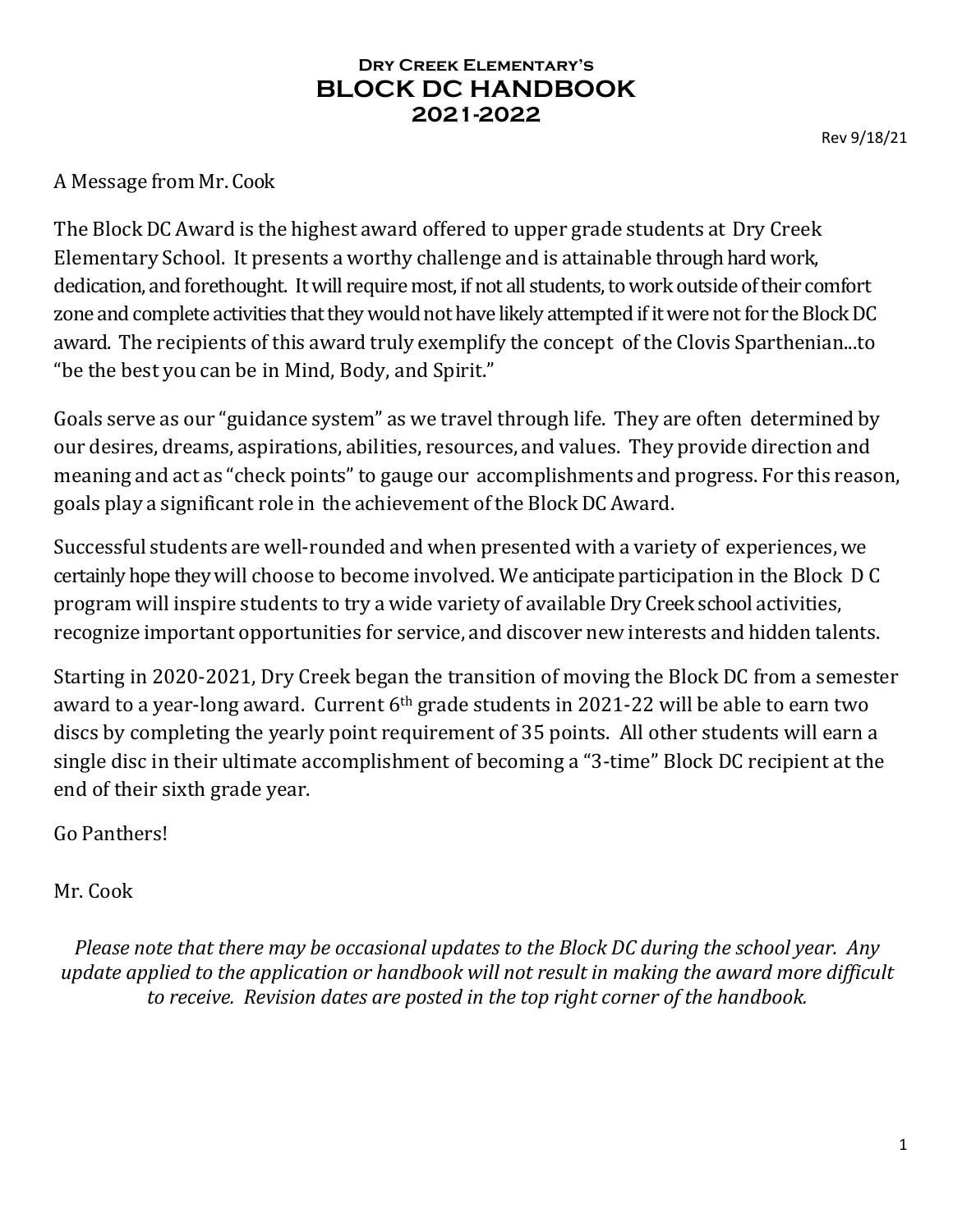# **Overview**

The Block DC is a prestigious award designed to honor students who have demonstrated excellence in mind, body and spirit. Students in grades 4, 5 and 6 are eligible to apply for this award at the end of each semester. To earn this recognition, students must accumulate the required amount of points for their current grade level, with at least 1 point in each category:

- MIND Scholarship/Curricular & Athletics
- BODY Activity
- SPIRIT School Service/Spirit

**We highly suggest that students, along with their parents and teacher, discuss and plan for this award at the beginning of each semester.**

#### **Yearly Point Requirements 4th Grade: 30 Points**

**5th Grade: 35 Points 6th Grade: 35 Points**

**SPECIAL NOTE:** We recognize that many Dry Creek students are involved in activities not sponsored or supported by our school programs. While we acknowledge the value of such activities, participation points will NOT be awarded for Block DC purposes. *Block DC points will only be awarded for participation in the Dry Creek activities described in this handbook.* Students are expected to fully participate in the activity requirements and maintain appropriate behavior during practices and performances. *Student misconduct (any suspension or 3 Major office referrals) and absenteeism (5 unexcused tardies or 3 unexcused absences) are grounds for disqualification of this award. Students shall behave themselves, arrive at school on time, and be present.*

# **MIND**

# **Scholarship/Curricular**

#### **Principal's Honor Roll – 3**

Students earning all A's on their report card earn 3 points for that quarter.

# **High Honor Roll – 2**

Students earning all A's and 1 B on their report card earn 2 points for that quarter.

# **Honor Roll – 1**

2

Rev 9/18/21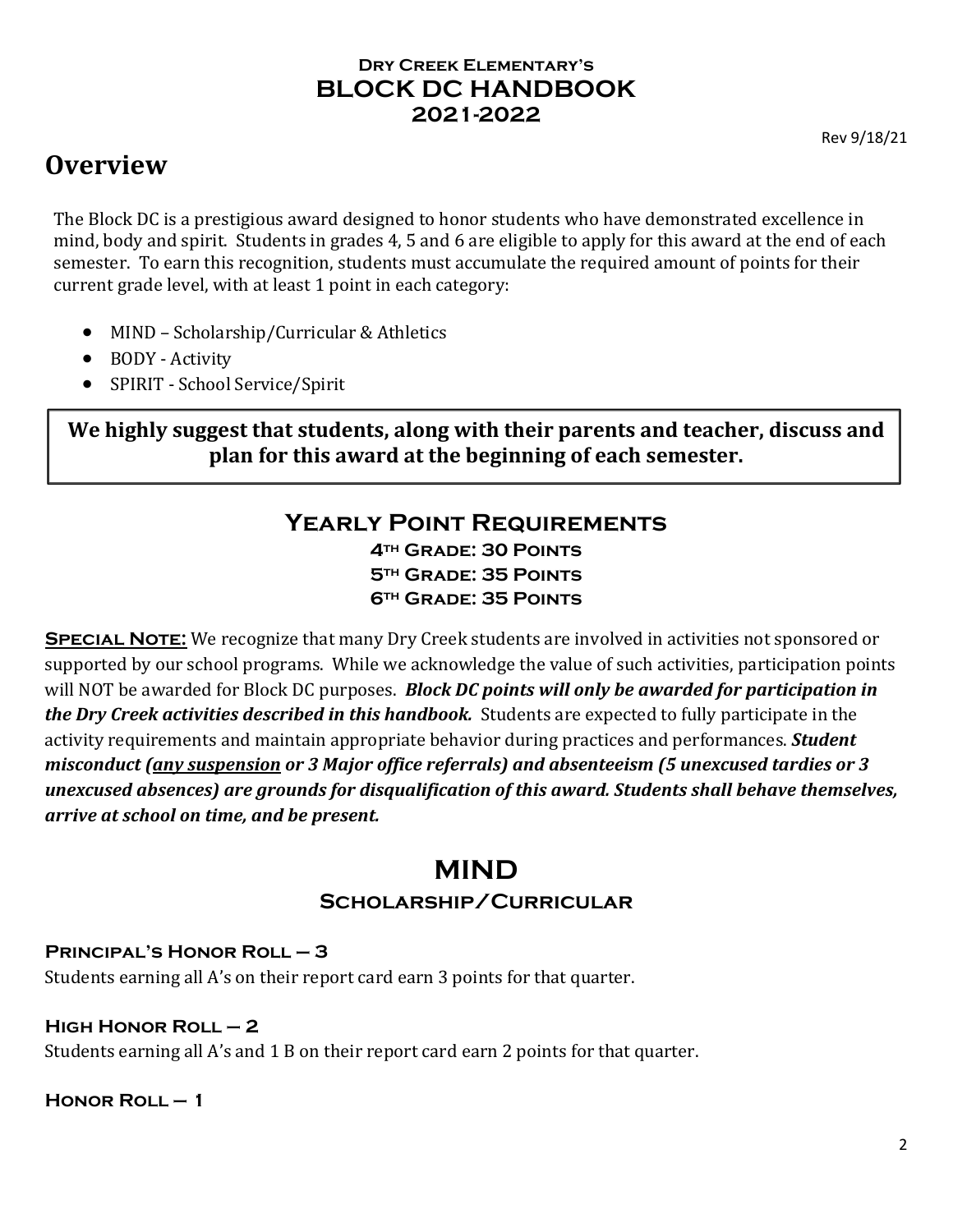Rev 9/18/21

Students earning all A's and two B's or all A's and one C on their report card earn 1 point for that quarter.

# **Math Facts (BIG 4) – 1**

Completing four 100 fact sheets in addition, subtraction, and multiplication; and four 90 fact sheets in division will earn 1 point. Each math facts page must be timed by the classroom teacher and completed in 3 minutes or less. Students are eligible to earn points in this category one time during the school year.

# **Accelerated Reader Certificate – 2**

Earning the Accelerated Reader Certificate will earn 2 points. Students must read books, pass AR tests and accumulate the required amount of points for his or her grade level during the first semester. To reach the AR Certificate level, **4th grade students must earn 35 AR points**, **5th grade students must earn 40 AR points**, and **6th grade students must earn 45 AR points** in the semester. [max 2 points]

# **DC Robotics – 3 (4)/ [1]**

Active participation on a Dry Creek Robotics team will earn 3 points. If your team qualifies for the regional championship, 4 points will be awarded during the first semester. An additional 1 point may be earned when a team qualifies for the national tournament and the team continues to practice into the spring semester.

# **Essay Contest – 1 (2)**

Participation in each Dry Creek sponsored essay contest is valued at 1 point. Special recognition and/or winning the contest will earn a 2<sup>nd</sup> point for that contest.

# **History Day – 2**

Submission of a quality project in will earn 2 points. Projects selected for regional competition or qualifying for additional rounds of competition will earn an additional 1 point. [max 3 points]

# **SPELLING BEE – 1**

Participation and regular attendance at Spelling Bee practices will earn 1 point. Dry Creek qualifiers will earn a 2nd point. Qualifying for the state or national competitions will earn additional point for each award earned.

# **Chess Club – 2 (3)**

Students who participate in at least 10 chess club sessions and one tournament are eligible to earn 2 points. Team placement at a Central Valley Chess tournament or State Championship tournament will earn 3 points in that semester.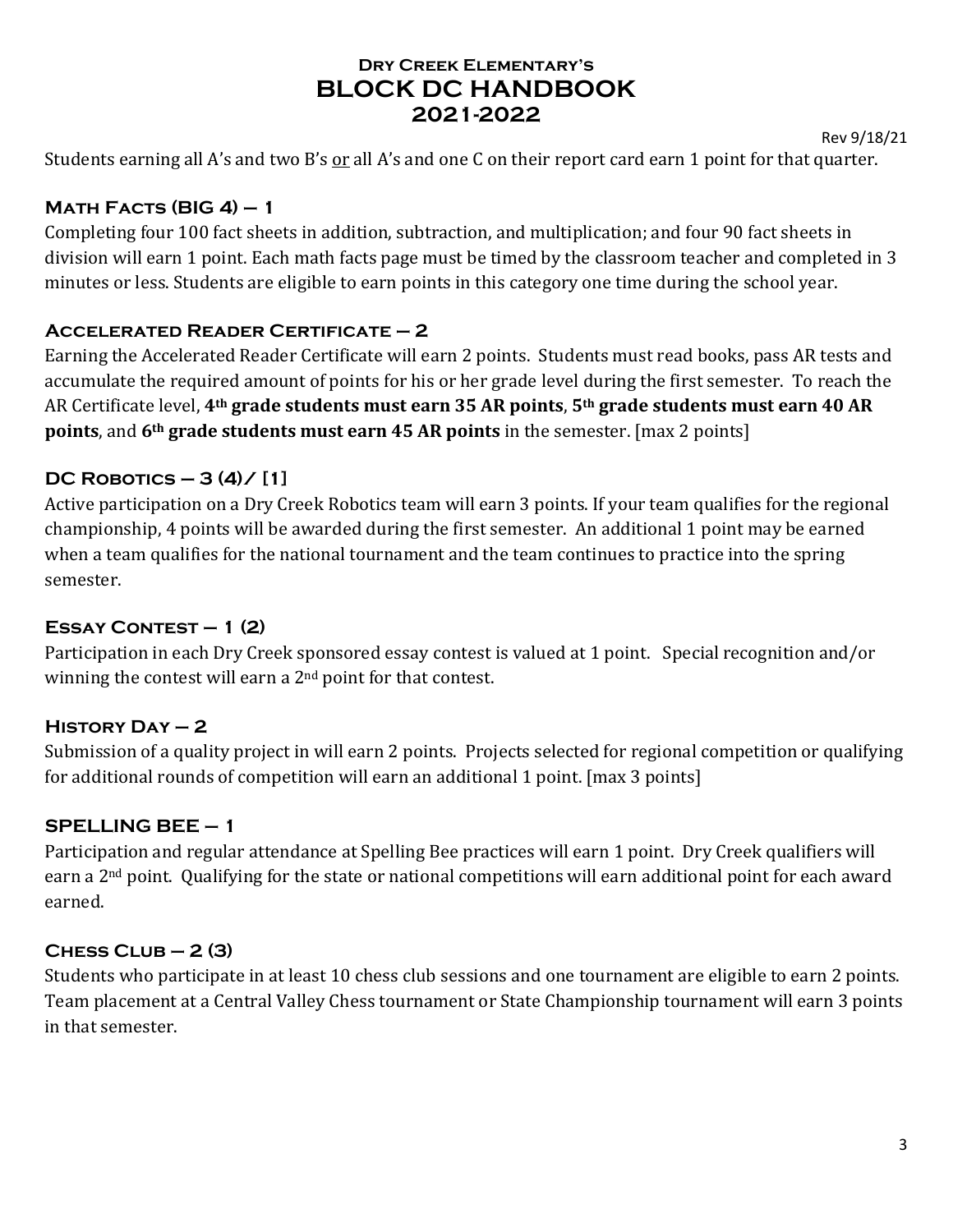#### **i-Ready Math Typical Growth – 1**

Earning a minimum of 100% of the "typical growth" target after the winter diagnostic assessment will earn 1 point per semester.

#### **i-Ready Math Stretch Growth – 1**

Earning a minimum of 66% of the "stretch growth" target after the winter diagnostic assessment will earn 1 point per semester.

#### **i-Ready Reading Typical Growth – 1**

Earning a minimum of 100% of the "typical growth" target after the winter diagnostic assessment will earn 1 point per semester.

#### **i-Ready Reading Stretch Growth – 1**

Earning a minimum of 66% of the "stretch growth" target after the winter diagnostic assessment will earn an additional 1 point in each semester.

# **MIND Scholarship/Curricular**

#### **Instrumental Music – 1 (2)**

5th and 6th grade students who actively participate in orchestra or band and earn Outstanding (O) grades on both quarter report cards will receive one point for that semester. Performance participation increases the points earned to 2 points in the second semester.

# **Festival Choir – 1 (2)**

5th and 6th grade students who actively participate in choir and earn Outstanding (O) grades on both quarter report cards will receive one point for that semester. Performance participation increases the points earned to 2 points in the second semester.

# **4th Grade Music – 1 (2)**

4th grade students who perform in Dry Creek's Winter Holiday program will earn 1 point in the 1st semester. Students who perform in Dry Creek's Arts in the Park event in the spring will earn 1 point for the second semester.

# **Oral Interpretation – 2 (3)**

Participation in Oral Interpretation rehearsals and performances earns 2 points during the 2<sup>nd</sup> semester. A Superior Rating at the Oral Interp. Festival increases the value to 3 points.

Rev 9/18/21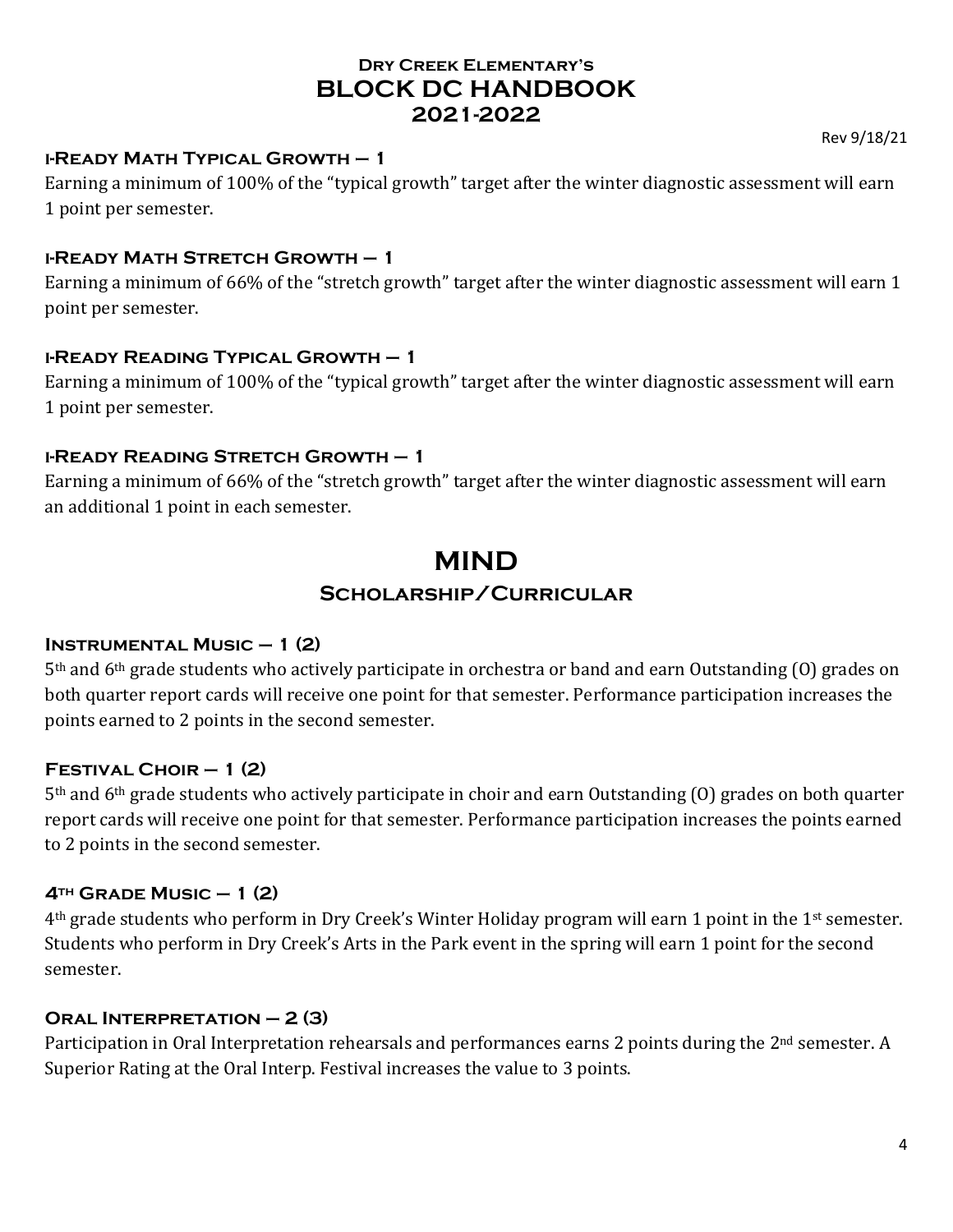#### **DC Drama Production – 3**

5th and 6th grade actors, actresses, and backstage crew members earn 3 points for their involvement in the Dry Creek Drama production during the 2nd semester.

#### **GATE – 1**

Students who qualify and participate in GATE activities earn 1 point per semester.

#### **Art/Poster Contest – 1 (2)**

Participation in a Dry Creek sponsored art or poster contest is valued at 1 point. Special recognition and/or winning the contest will earn 2 points.

#### **Book Club –1**

Students who attend a minimum of 7 Book Club meetings per semester earn 1 point.

# **BODY**

#### **PFA Healthy Fitness Zone – 1/2 (3)**

In the 1<sup>st</sup> semester, students may earn 1 point for passing the PFA mile run pretest. During the  $2<sup>nd</sup>$  semester, all students scoring in the Healthy Fitness Zone during PFA testing earn 2 points. Students who perform above the 85th percentile/Superintendent's Award earn 3 points.

# **Fall Season – 2 (3, 4)**

Athletes who attend practices and games/meets on Dry Creek's cross-country, football, or girls volleyball team earn 2 points in the 1st semester. A Buchanan Area championship increases the value to 3 points for all students participating in that sport (A, B, C teams). Team recognition as District Champions increases the value to 4 points for all students that earned Fall Block DC points in that sport.

# **Winter Season – 2 (3, 4)**

Athletes who attend practices and games/tournaments on Dry Creek's girls or boys basketball, or wrestling team earn 2 points in the 1st semester. A Buchanan Area championship increases the value to 3 points for all students participating in that sport (A, B, C teams). Team recognition as District Champions increases the value to 4 points for all students that earned Fall Block DC points in that sport.

# **Spring Season – 2 (3, 4)**

5th and 6th grade athletes who attend practices and games on Dry Creek's softball, baseball, or boys volleyball team earn 2 points in the 2<sup>nd</sup> semester. A Buchanan Area championship increases the value to 3 points for all students participating in that sport (A, B, C teams). Team recognition as District Champions increases the value to 4 points for all students participating on the district championship team.

Rev 9/18/21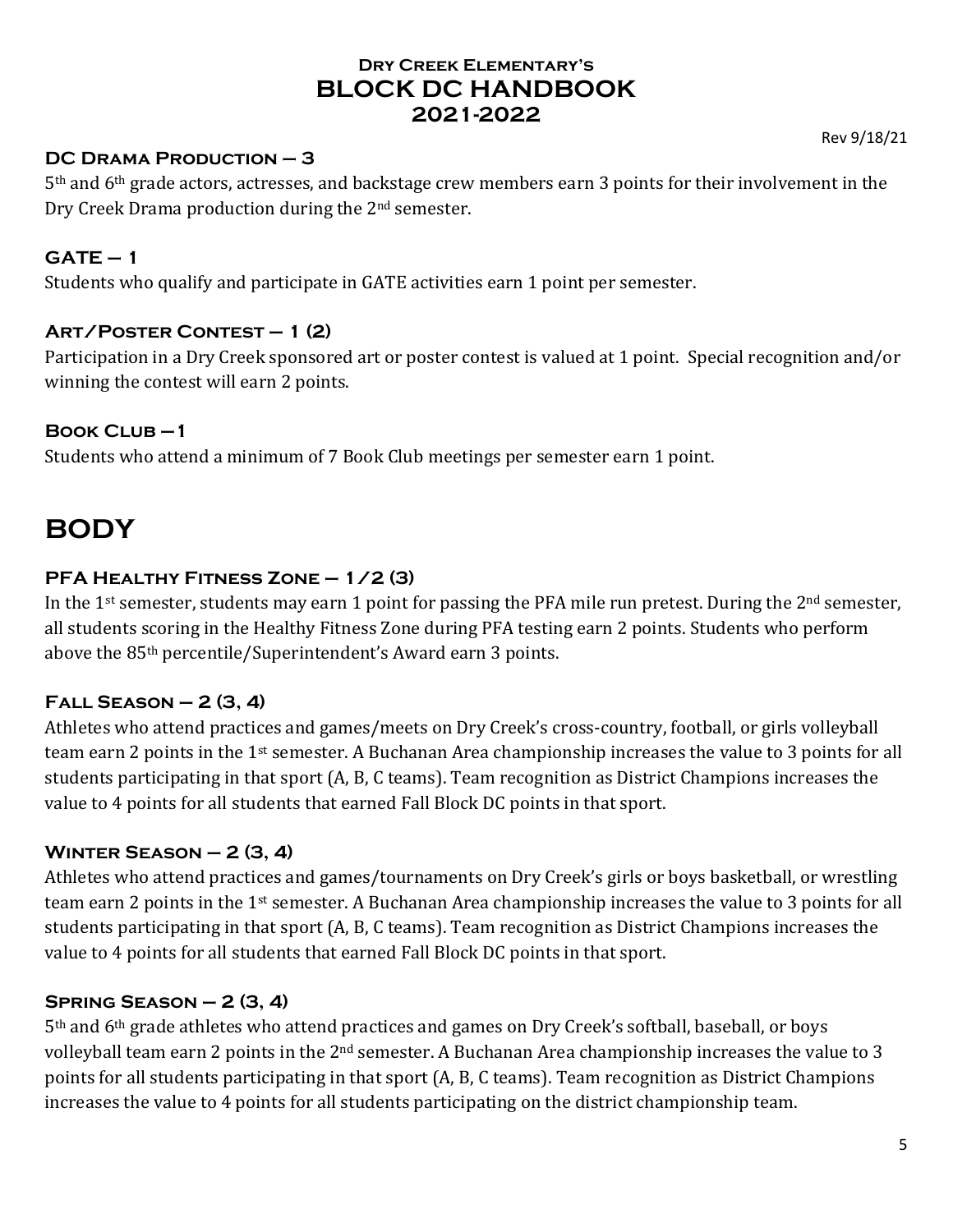#### **Track – 1 (2)**

4th, 5th and 6th grade athletes who attend practices and meets on Dry Creek's track team earn 1 point in the 2nd semester. Individuals who qualify for the Buchanan Area Championship earn 2 points.

#### **Pep/cheer/Game squad**

Athletes who participate on Dry Creek's Game Cheer Squad will earn 3 points in the 1<sup>st</sup> semester and 1 point in the 2nd semester for attending monthly practices, performing in rallies, and attending the football carnival and other special events.

#### **4th Grade Spirit Squad – 2**

4th grade athletes who participate on Dry Creek's Spirit Squad earn 2 points in the first semester and 1 point during the 2<sup>nd</sup> semester for attending monthly practices, performing in rallies, and attending the football carnival and other special events.

#### **Intramurals – 1**

Students who participate in at least 6 lunch time intramural games will earn 1 point for the semester.

# **SPIRIT/athletics**

#### **Citizenship – 1**

Students earning an "O" for outstanding citizenship on their report card earn 1 point for that quarter.

#### **Student Council – 2 (3)**

All students are welcome to participate in Student Council. Those students who regularly attend student council meetings and participate in a minimum of five leadership activities will earn 1 point. Student Council elected officers, as decided by those in Student Council, have additional responsibilities and may earn an additional 1 point per semester. [max 3 points]

#### **Pantherz Club – 1**

Students who apply, are selected and regularly participate in Pantherz Club will earn 1 point per semester. [max 1 point]

#### **Athlete of Character – 1**

Students who are identified as an "Athlete of Character" by an opposing team at away games will be awarded a maximum of 1 point during the season and semester it was received.